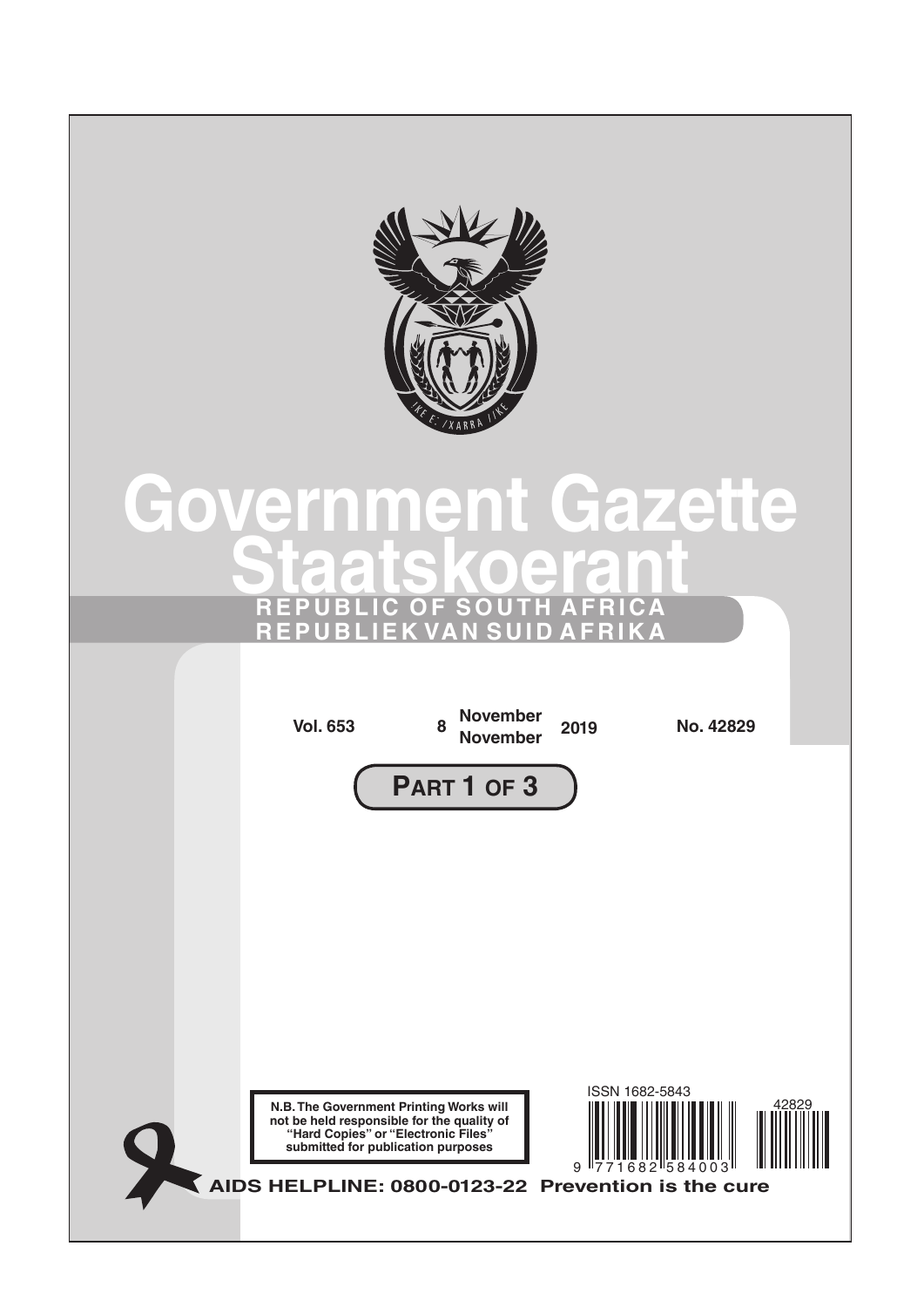# Government Notices • Goewermentskennisgewings

### **DEPARTMENT OF BASIC EDUCATION**

**NO. 1429 08 NOVEMBER 2019** 

## THE SOUTH AFRICAN SCHOOLS ACT, 1996 (ACT NO. 84 OF 1996)

# **IMPLEMENTAION OF THE ABRIDGED VERSION OF THE AMENDED SECTION** FOUR OF THE CURRICULUM AND ASSESSMENT POLICY STATEMENT FOR **GRADES R-12**

1. I, Angelina Matsie Motshekga, Minister of Basic Education, acting under section 61(c) and (d) of the South African Schools Act, 1996 (Act. No. 84 of 1996) and after consultation with the Council of Education Ministers, hereby determines the amendments to the following Policy Statement: Curriculum and Assessment Policy Statement Grades  $R - 12$ , a component of the National Curriculum Statement, Grades R-12 approved as National Policy and published in Government Gazette 34600, Notices 722 and 723 of 12 September 2011.

### **AVAILABILITY OF THE DOCUMENT**

2. All abridged versions of the CAPS documents are available on the Departmental website: www.education.gov.za, under Resources, Policies, Curriculum and Assessment Policies.

**MOTSHEKGA, MP MINISTER OF BASIC EDUCATION** DATE: